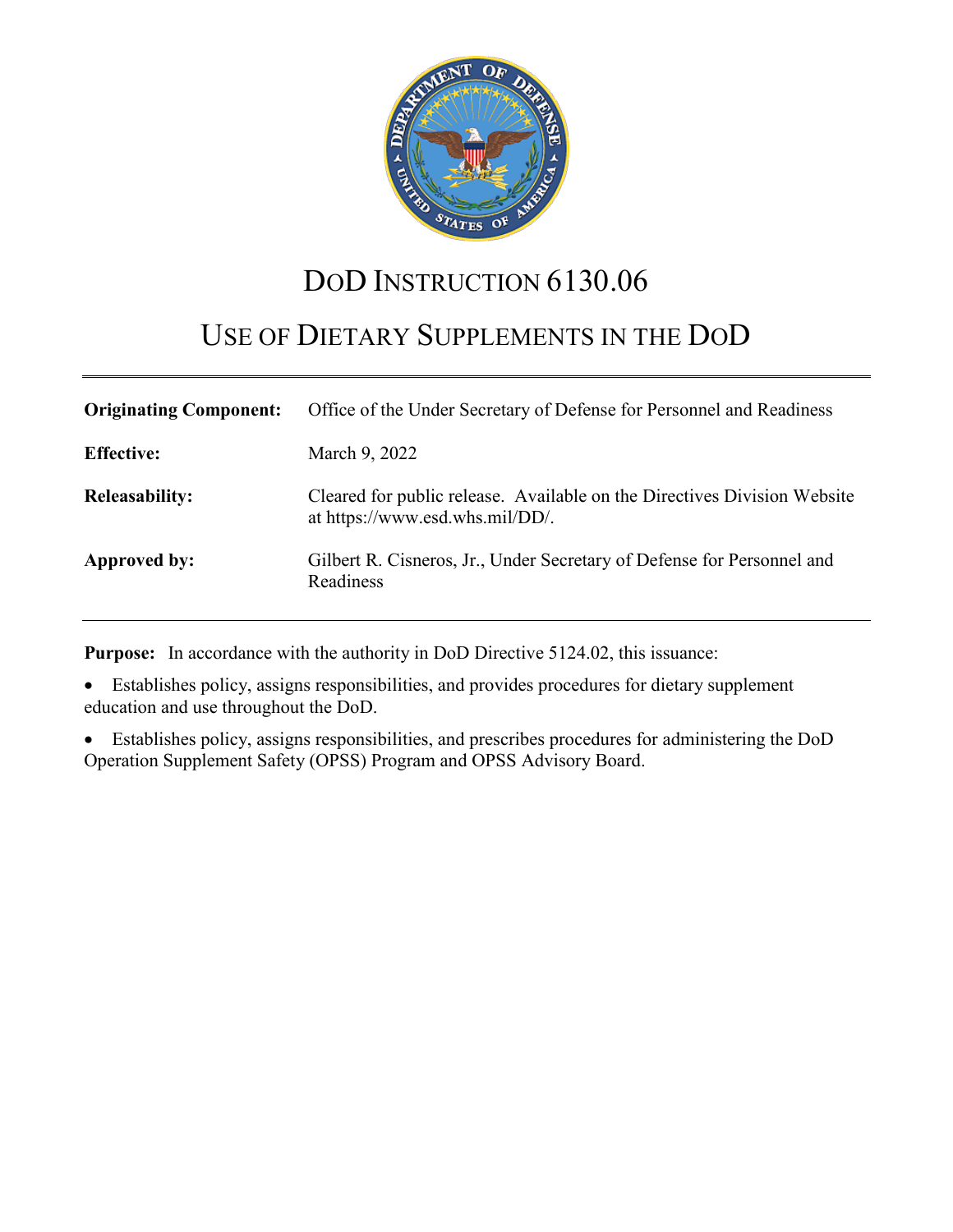# **TABLE OF CONTENTS**

| 2.2. Deputy Assistant Secretary of Defense for Health Readiness Policy and Oversight  |  |
|---------------------------------------------------------------------------------------|--|
|                                                                                       |  |
| 2.3. Deputy Assistant Secretary of Defense for Health Services Policy and Oversight 5 |  |
|                                                                                       |  |
|                                                                                       |  |
|                                                                                       |  |
|                                                                                       |  |
|                                                                                       |  |
|                                                                                       |  |
|                                                                                       |  |
| 2.11. Combatant Commanders with Geographic Areas of Responsibility.  7                |  |
|                                                                                       |  |
|                                                                                       |  |
|                                                                                       |  |
|                                                                                       |  |
|                                                                                       |  |
|                                                                                       |  |
|                                                                                       |  |
| c. Permitted Use of Ingredients on the DoD Prohibited Dietary Supplement Ingredients  |  |
|                                                                                       |  |
|                                                                                       |  |
|                                                                                       |  |
|                                                                                       |  |
|                                                                                       |  |
|                                                                                       |  |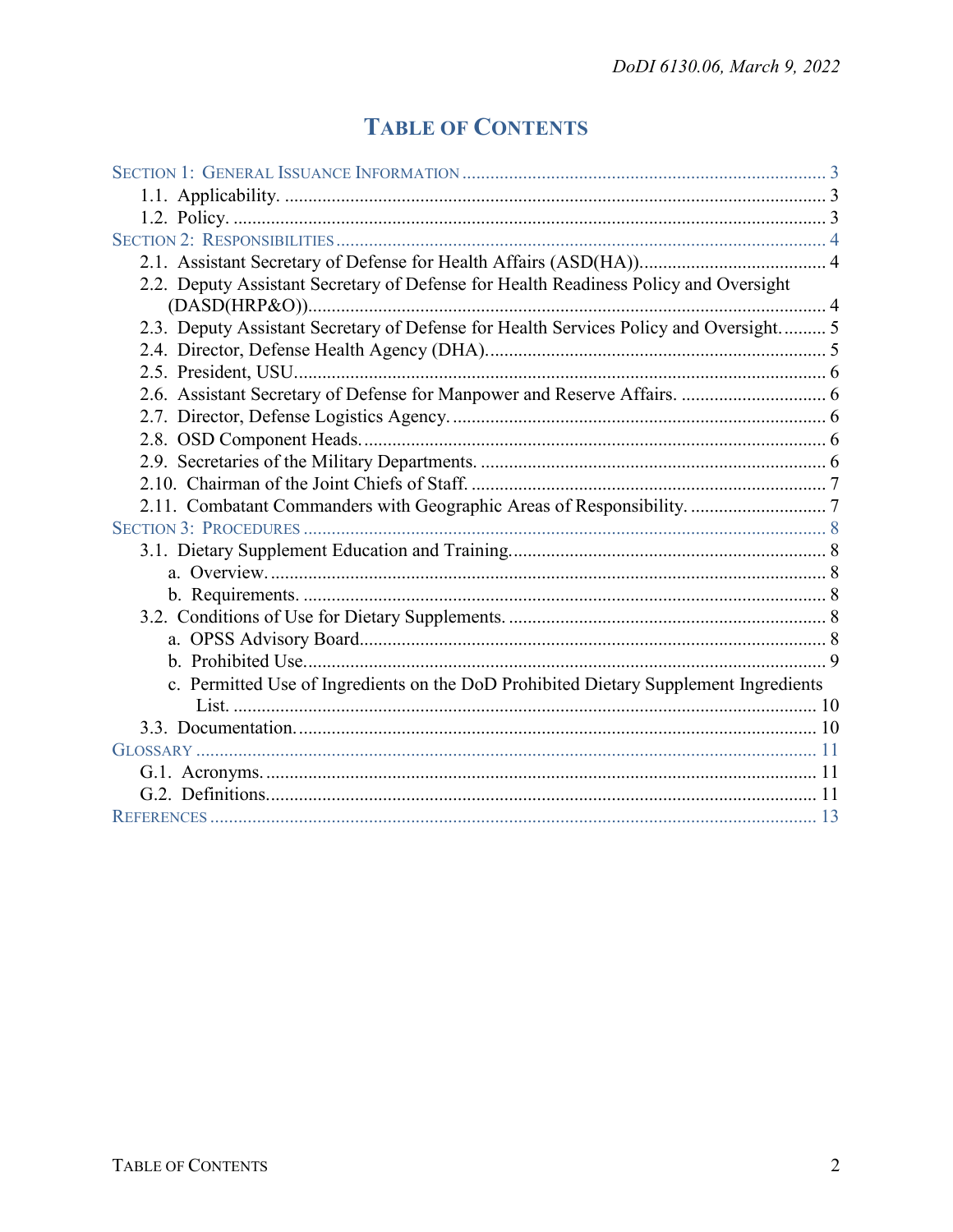# **SECTION 1: GENERAL ISSUANCE INFORMATION**

#### <span id="page-2-1"></span><span id="page-2-0"></span>**1.1. APPLICABILITY.**

This issuance applies to OSD, the Military Departments, the Office of the Chairman of the Joint Chiefs of Staff and the Joint Staff, the Combatant Commands, the Office of Inspector General of the Department of Defense, the Defense Agencies, the DoD Field Activities, and all other organizational entities within the DoD (referred to collectively in this issuance as the "DoD Components").

#### <span id="page-2-2"></span>**1.2. POLICY.**

It is DoD policy that:

a. Mandatory dietary supplement education is required for all Service members and those who provide health-related services (e.g., health promotion specialists, fitness leaders, athletic trainers, strength and conditioning specialists) as well as health care personnel, including DoD military, civilian, and contract providers.

b. An OPSS website, hosted and maintained by the Consortium for Health and Military Performance (CHAMP), Uniformed Services University of the Health Sciences (USU) personnel, is established and provides a list of dietary supplement ingredients prohibited by the Department of Defense (known as the DoD Prohibited Dietary Supplement Ingredients List), which will be updated when a U.S. Food and Drug Administration action occurs or as new scientific information emerges.

c. Service members will not use products on the DoD Prohibited Dietary Supplement Ingredients List found on the OPSS website, unless authorized by a DoD health care provider.

d. DoD, contract, appropriated, non-appropriated, and retail facilities (commissary, exchanges, and other retail facilities under contract with the Army and Air Force Exchange Service) will not sell products containing ingredients on the DoD Prohibited Dietary Supplement Ingredients List on the OPSS website.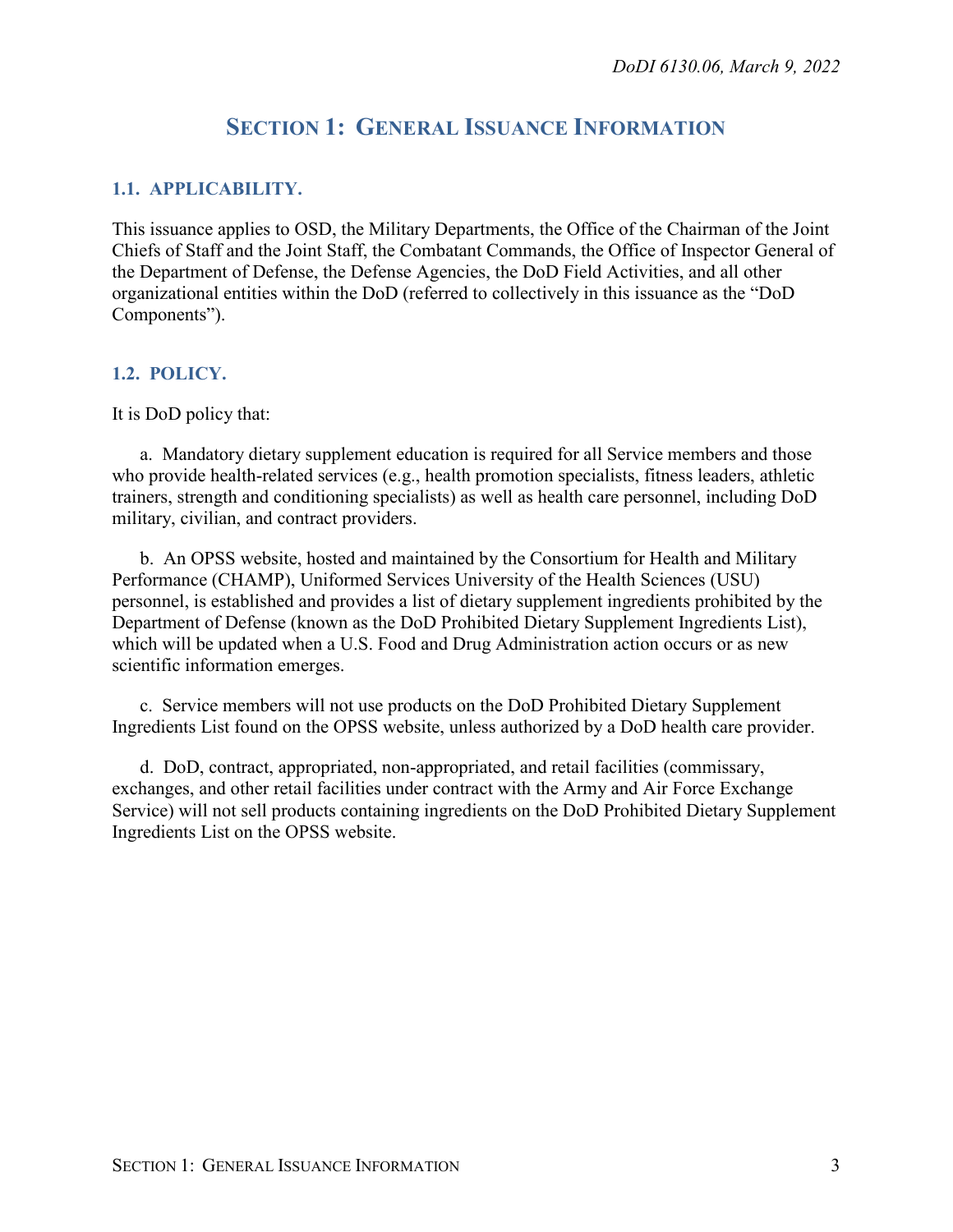# **SECTION 2: RESPONSIBILITIES**

#### <span id="page-3-1"></span><span id="page-3-0"></span>**2.1. ASSISTANT SECRETARY OF DEFENSE FOR HEALTH AFFAIRS (ASD(HA)).**

Under the authority, direction, and control of the Under Secretary of Defense for Personnel and Readiness (USD(P&R)), the ASD(HA):

a. Develops and oversees policy for use of dietary supplements.

b. Establishes OPSS as a program under the leadership of the DoD Nutrition Committee under DoD Instruction (DoDI) 6130.05 and its Dietary Supplements and Other Self-Care Products Subcommittee, and with the support of an OPSS Advisory Board chartered by that subcommittee and operating in accordance with DoDI 6130.05.

c. Approves and publishes the list of DoD Prohibited Dietary Supplement Ingredients on the OPSS website.

d. Reviews and approves exceptions to the use of ingredients on the DoD Prohibited Dietary Supplement Ingredients List on the OPSS website.

e. Approves dietary supplement training modules for health care professionals every other year and as required by new scientific evidence. All education and training updates must be approved by the ASD(HA). Approved education and training resources will be available on the OPSS website.

#### <span id="page-3-2"></span>**2.2. DEPUTY ASSISTANT SECRETARY OF DEFENSE FOR HEALTH READINESS POLICY AND OVERSIGHT (DASD(HRP&O)).**

Under the authority, direction, and control of the ASD(HA), the DASD(HRP&O):

a. Serves as the proponent for dietary supplement policy development and establishes key policy compliance parameters.

b. Monitors DoD Component policy compliance and reports to the ASD(HA) no less than annually.

c. Co-chairs the DoD Nutrition Committee in accordance with DoDI 6130.05.

d. Assigns a health readiness policy and oversight representative to take part in the OPSS Advisory Board.

e. Defines the key elements of a comprehensive dietary supplement education program.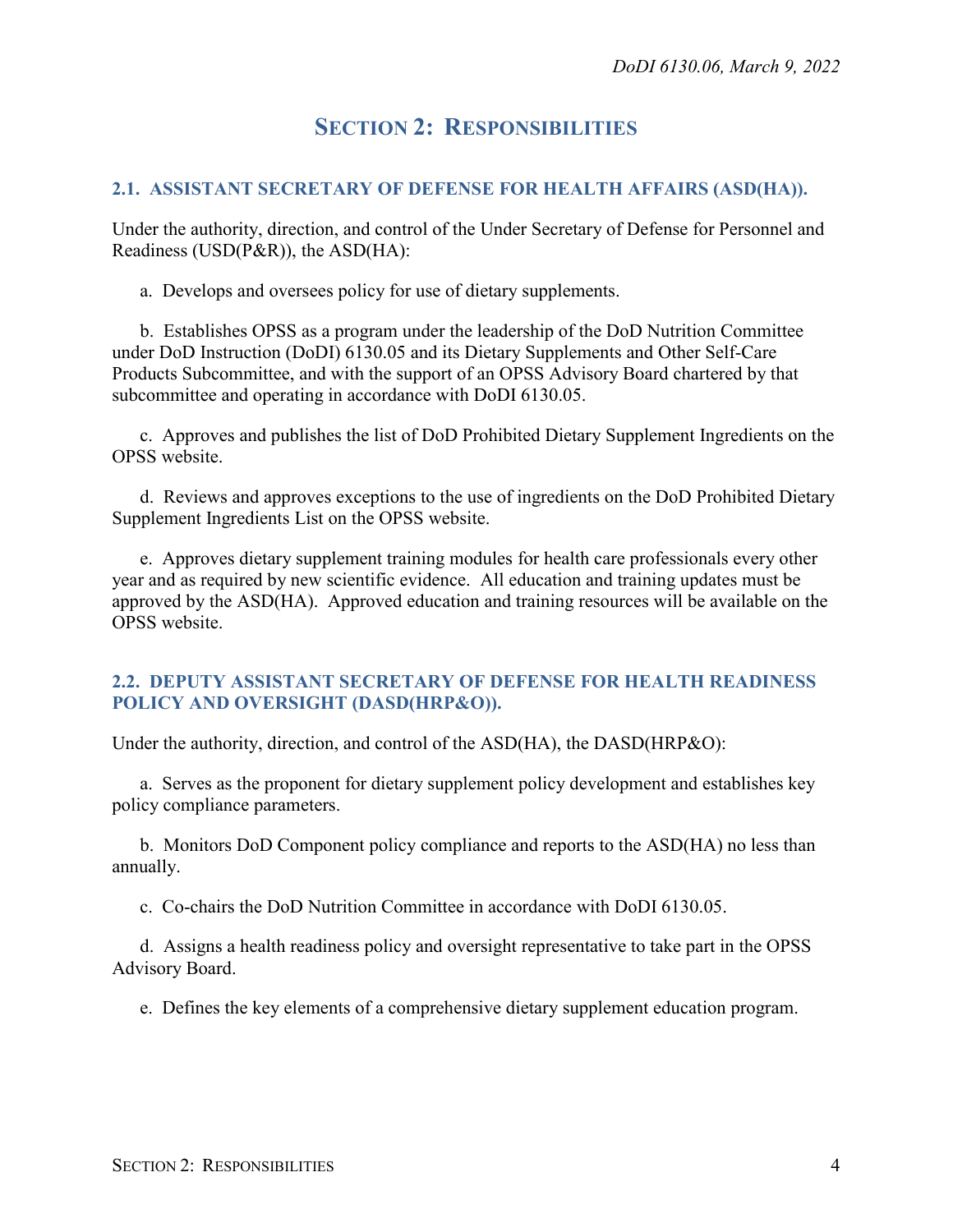#### <span id="page-4-0"></span>**2.3. DEPUTY ASSISTANT SECRETARY OF DEFENSE FOR HEALTH SERVICES POLICY AND OVERSIGHT.**

Under the authority, direction, and control of the ASD(HA), the Deputy Assistant Secretary of Defense for Health Services Policy and Oversight:

a. Develops and reviews measures of effectiveness for safe dietary supplement use and recommends updates to policy, as required.

b. In coordination with the Director of CHAMP, USU and consultation with the U.S. Food and Drug Administration, monitors and provides no less than annual updates to the ASD(HA) on unsafe ingredients.

c. Assigns a health services policy and oversight representative to take part in the OPSS Advisory Board.

## <span id="page-4-1"></span>**2.4. DIRECTOR, DEFENSE HEALTH AGENCY (DHA).**

Under the authority, direction, and control of the USD(P&R), through the ASD(HA), the Director, DHA:

a. Recommends changes or revisions to dietary supplement policy.

b. Publishes procedural guidance necessary to carry out this issuance, including the requirement to:

(1) Document Service members' use of prescription and non-prescription dietary supplements in the Electronic Health Record.

(2) Document and report suspected serious adverse events to dietary supplements in the Reporting Adverse Events field on the OPSS website and in the electronic health record.

c. Develops standardized education and training material on dietary supplements, and tracks completion of education and training as required in Paragraph 1.2.a.

d. Provides consistent messaging on dietary supplement use to all health care providers, commanders, and Service members.

e. Measures the effectiveness of dietary supplement education and training programs by analyzing adverse event data. Provides biannual reports of results to the DASD(HRP&O) in March and September.

f. Measures the effectiveness of dietary supplement safety education interventions and resource materials available on the OPSS website for DoD health care providers and health promotion initiatives of community health educators.

g. Assigns a DHA representative to take part in the OPSS Advisory Board.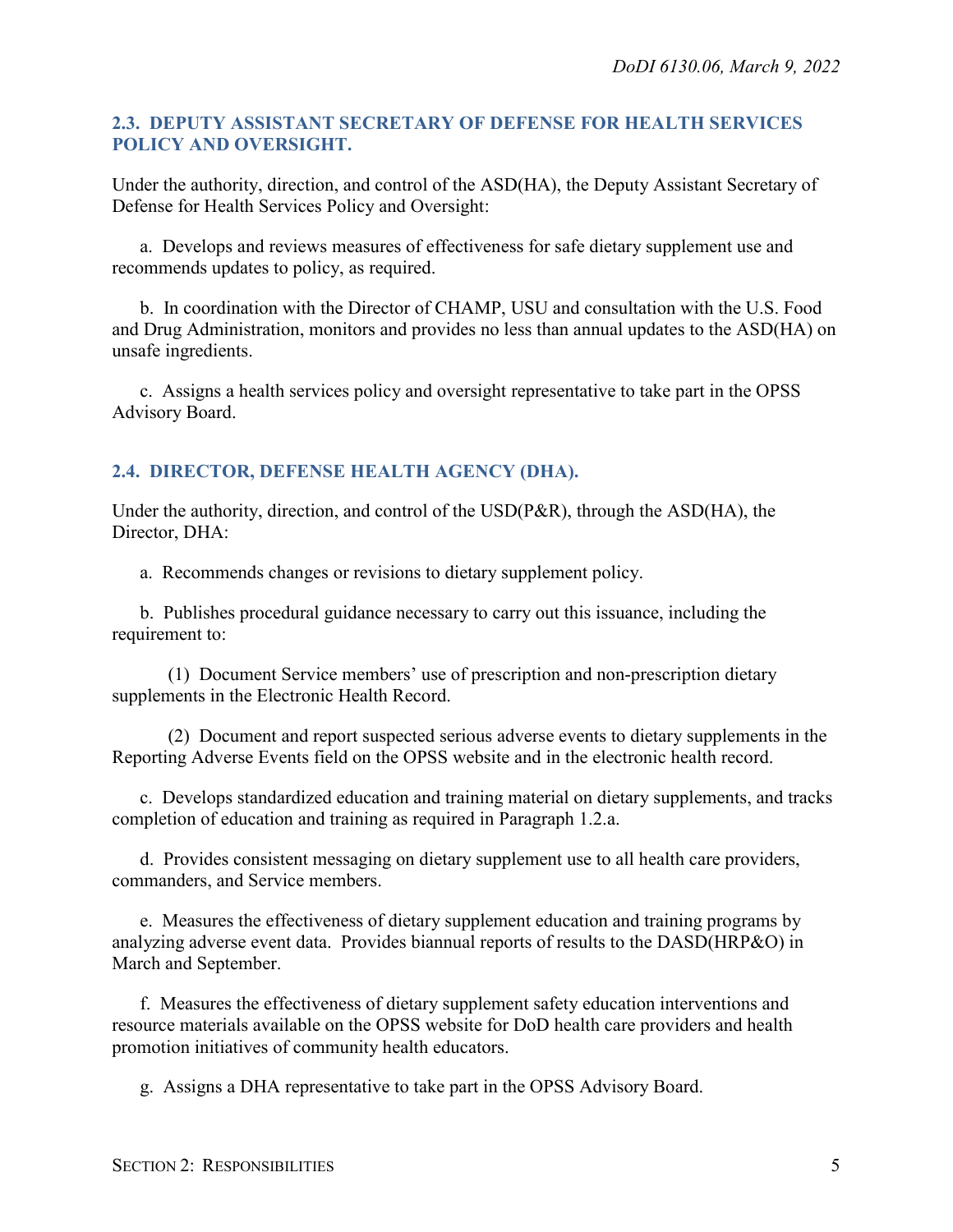#### <span id="page-5-0"></span>**2.5. PRESIDENT, USU.**

Under the authority, direction, and control of the ASD(HA), the President, USU:

a. In coordination with the DASD(HRP&O), establishes and reviews criteria for determining:

(1) The benefits and effectiveness of dietary supplement ingredients.

(2) The criteria for placing an ingredient on the DoD Prohibited Dietary Supplement Ingredients List on the OPSS website.

b. Hosts an annual meeting to review dietary supplement questions posed to OPSS and discusses the potential and realized impact of unsafe ingredients on Active, Guard, and Reserve Service members' health, readiness, resilience, and deployment status.

c. Develops an annual report for the ASD(HA) detailing the questions received and responses and services provided to Active, Guard, and Reserve Service members, including recommendations regarding policy implications of ingredients found unsafe.

## <span id="page-5-1"></span>**2.6. ASSISTANT SECRETARY OF DEFENSE FOR MANPOWER AND RESERVE AFFAIRS.**

Under the authority, direction, and control of the USD(P&R), the Assistant Secretary of Defense for Manpower and Reserve Affairs develops policy to prohibit the sale of products containing ingredients on the DoD Prohibited Dietary Supplement Ingredients List on the OPSS website by the DoD and contract retail facilities as well as criteria for removal of products from DoD facilities.

## <span id="page-5-2"></span>**2.7. DIRECTOR, DEFENSE LOGISTICS AGENCY.**

Under the authority, direction, and control of the Under Secretary of Defense for Acquisition and Logistics, the Director, Defense Logistics Agency provides subject matter experts to serve on the OPSS Advisory Board.

#### <span id="page-5-3"></span>**2.8. OSD COMPONENT HEADS.**

The OSD Component heads carry out OPSS dietary supplement education and program funding for compliance with this issuance through the Planning, Programing, Budgeting, and Execution process.

## <span id="page-5-4"></span>**2.9. SECRETARIES OF THE MILITARY DEPARTMENTS.**

The Secretaries of the Military Departments: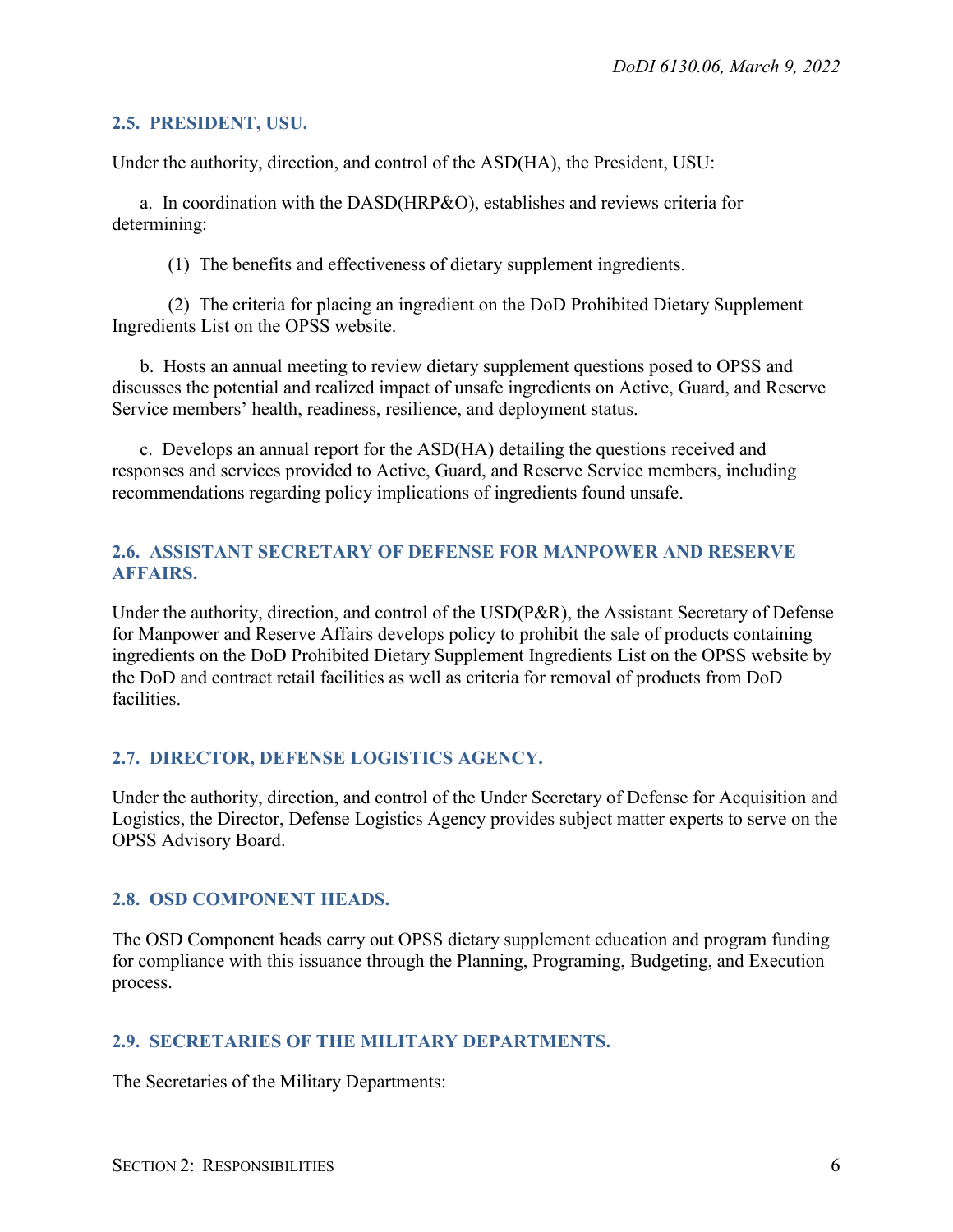a. Provide guidance and direction to their respective Departments to monitor compliance with this issuance.

b. Establish procedures to circulate OPSS education and training materials.

c. Issue an enforceable, punitive regulation that prohibits the use of products containing ingredients on the DoD Prohibited Dietary Supplement Ingredients List on the OPSS website.

d. Establish policy to join approved OPSS dietary supplement education in established military safety training at the onset of entry into military service and later advanced training programs.

e. Direct consistent messaging to all clinical and non-clinical DoD health care providers, commanders, and Service members through OPSS.

f. In collaboration with OPSS, establish means to disseminate and communicate new and urgent dietary supplement safety information (e.g., new information on safety, bans, and adverse events) to commanders, Service members, and DoD health care providers.

g. Assign a representative to take part in the OPSS Advisory Board.

#### <span id="page-6-0"></span>**2.10. CHAIRMAN OF THE JOINT CHIEFS OF STAFF.**

The Chairman of the Joint Chiefs of Staff, in coordination with the Secretaries of the Military Departments and the Combatant Commanders, monitors compliance with the execution of this issuance during all military operations, including deployments, contingencies, exercises, training and during natural and synthetic disasters, when applicable.

#### <span id="page-6-1"></span>**2.11. COMBATANT COMMANDERS WITH GEOGRAPHIC AREAS OF RESPONSIBILITY.**

The Combatant Commanders with geographic areas of responsibility monitor compliance with the execution of this issuance and have overall responsibility for safe use of dietary supplements for all forces assigned or attached to their respective commands, including during military operations.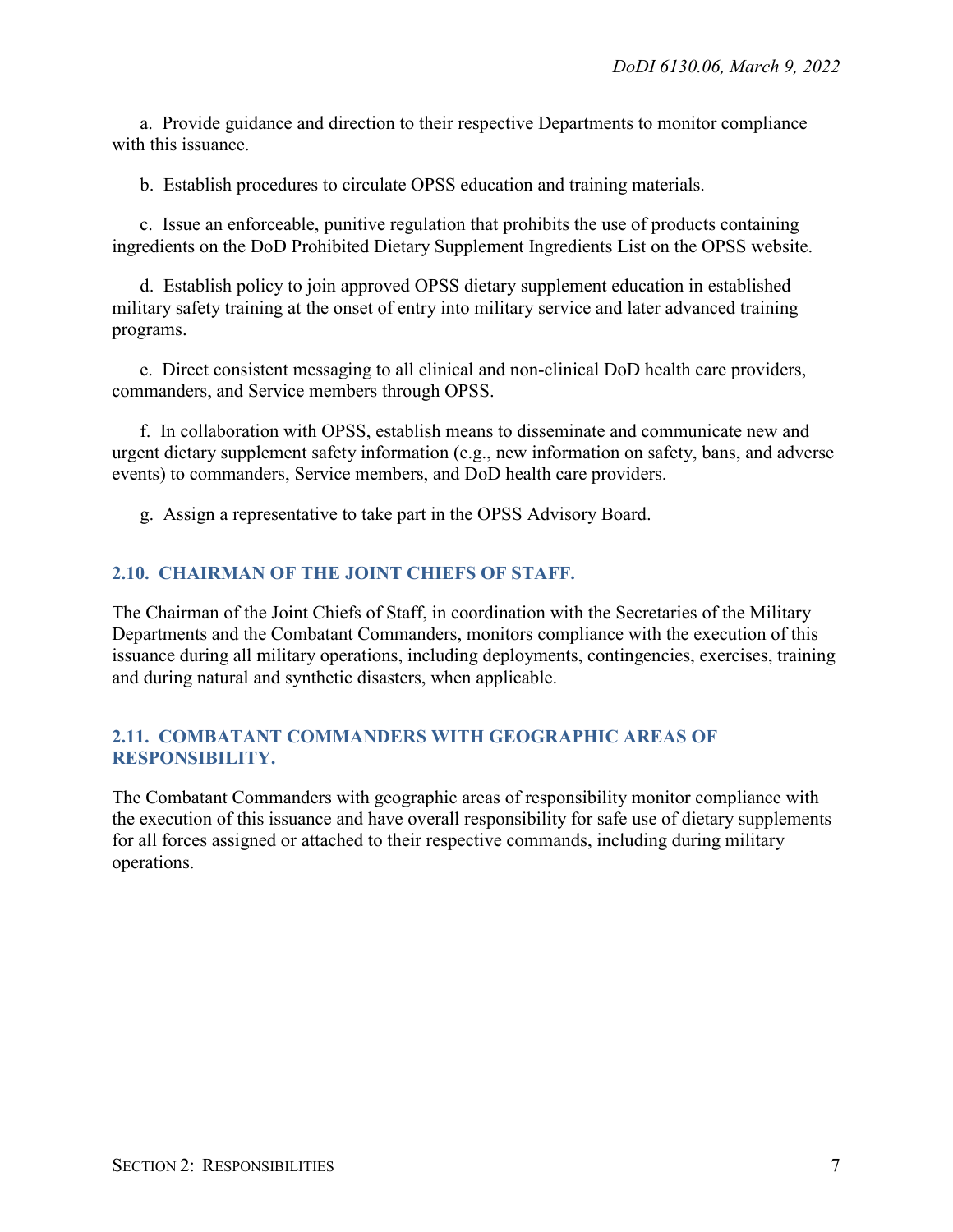# **SECTION 3: PROCEDURES**

### <span id="page-7-1"></span><span id="page-7-0"></span>**3.1. DIETARY SUPPLEMENT EDUCATION AND TRAINING.**

#### <span id="page-7-2"></span>**a. Overview.**

(1) Efforts should be made to deliver dietary supplement education using interactive approaches joined into existing training requirements and communicated through social media and other fast-moving channels.

(2) Unlike drugs, dietary supplements are not intended to treat, prevent, or cure diseases. That means dietary supplements should not make claims, such as "reduces pain" or "treats heart disease."

(3) Dietary supplements include ingredients such as vitamins, minerals, herbs, amino acids, and enzymes. Dietary supplements are marketed in forms such as tablets, capsules, soft gels, gel caps, powders, and liquids.

#### <span id="page-7-3"></span>**b. Requirements.**

(1) All DoD health care providers and other military, civilian, and contractor personnel working with beneficiaries in any capacity on health, wellness, health promotion, rehabilitation, and performance enhancement are required to participate in DoD-approved dietary supplement safety training via the OPSS website. DoD health care providers and others with incomplete training requirements are not authorized to provide guidance related to dietary supplements.

(a) Dietary supplement safety training requirements that are applicable to contracted personnel must be included in applicable contracts.

(b) New personnel described in Paragraph 3.1.b.(1) must take part in dietary supplement safety training within 60 days of first employment or assignment.

(c) Refresher dietary supplement safety training is required when education and training updates are made, typically stemming from new scientific evidence and/or major changes to applicable regulations.

(2) Any applicable bargaining component or other personnel requirements for DoD civilian employees must be met.

## <span id="page-7-4"></span>**3.2. CONDITIONS OF USE FOR DIETARY SUPPLEMENTS.**

#### <span id="page-7-5"></span>**a. OPSS Advisory Board.**

(1) The purpose of the OPSS Advisory Board is to review and make recommendations to the DoD Nutrition Committee for additions to or deletions from the DoD Prohibited Dietary Supplements Ingredient List on the OPSS website, as well as to alert the DoD Nutrition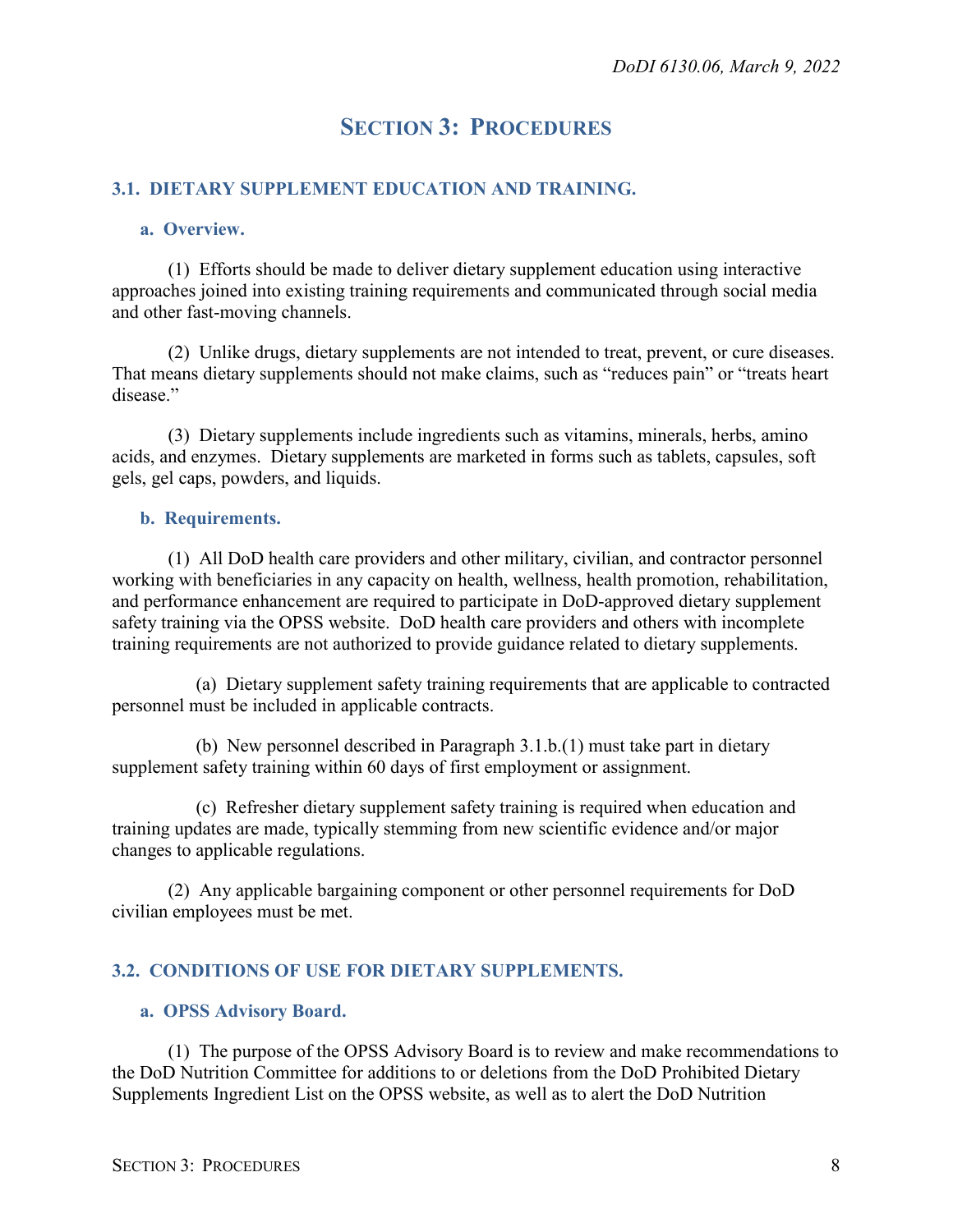Committee of emerging issues relating to dietary supplements. The DoD Nutrition Committee will make the final determination on recommending to the ASD(HA) approval of the recommendations made by the OPSS Advisory Board as to whether ingredients will be added to or deleted from the list.

(2) The OPSS Advisory Board is chaired by the Director of CHAMP, USU. The OPSS Advisory Board will consist of at least one subject matter expert at the GS-15 or O-6 level from:

- (a) U.S. Air Force, Pharmacy Head.
- (b) U.S. Army, Pharmacy Head.
- (c) U.S. Marine Corps, Pharmacy Head.
- (d) U.S. Navy, Pharmacy Head.
- (e) U.S. Coast Guard, Pharmacy Head.
- (f) U.S. Space Force, Pharmacy Head.
- (g) Office of the Joint Staff Surgeon.
- (h) Combatant Commands with geographic areas of responsibility.
- (i) DHA Food Safety.
- (j) Drug Demand Reduction Program Office.
- (k) Defense Logistics Agency.

#### <span id="page-8-0"></span>**b. Prohibited Use.**

(1) All prohibited dietary supplement ingredients will be listed on the DoD Prohibited Dietary Supplement Ingredients List on the OPSS website, which will be updated quarterly and as new scientific evidence emerges showing benefit or harm of dietary supplement use. Service members are prohibited from using any dietary supplement containing ingredients on the list.

(2) Pursuant to Chapter 47 of Title 10, United States Code, with the exceptions outlined in Paragraph 3.2.c., Service members can be prosecuted for using dietary supplements that contain substances designated on the DoD Prohibited Dietary Supplement Ingredients List on the OPSS website. This includes:

(a) Anabolic steroids listed in Schedule III of the Controlled Substances Act, as well as those outlined in Public Law 113-260 and later amendments.

(b) Various performance-enhancing drugs and selected substances on the World Anti-Doping Code Prohibited List in classes S0-S5 that are prescription drugs and/or unapproved drugs. The substances will be delineated on the DoD Prohibited Dietary Supplement Ingredients List on the OPSS website.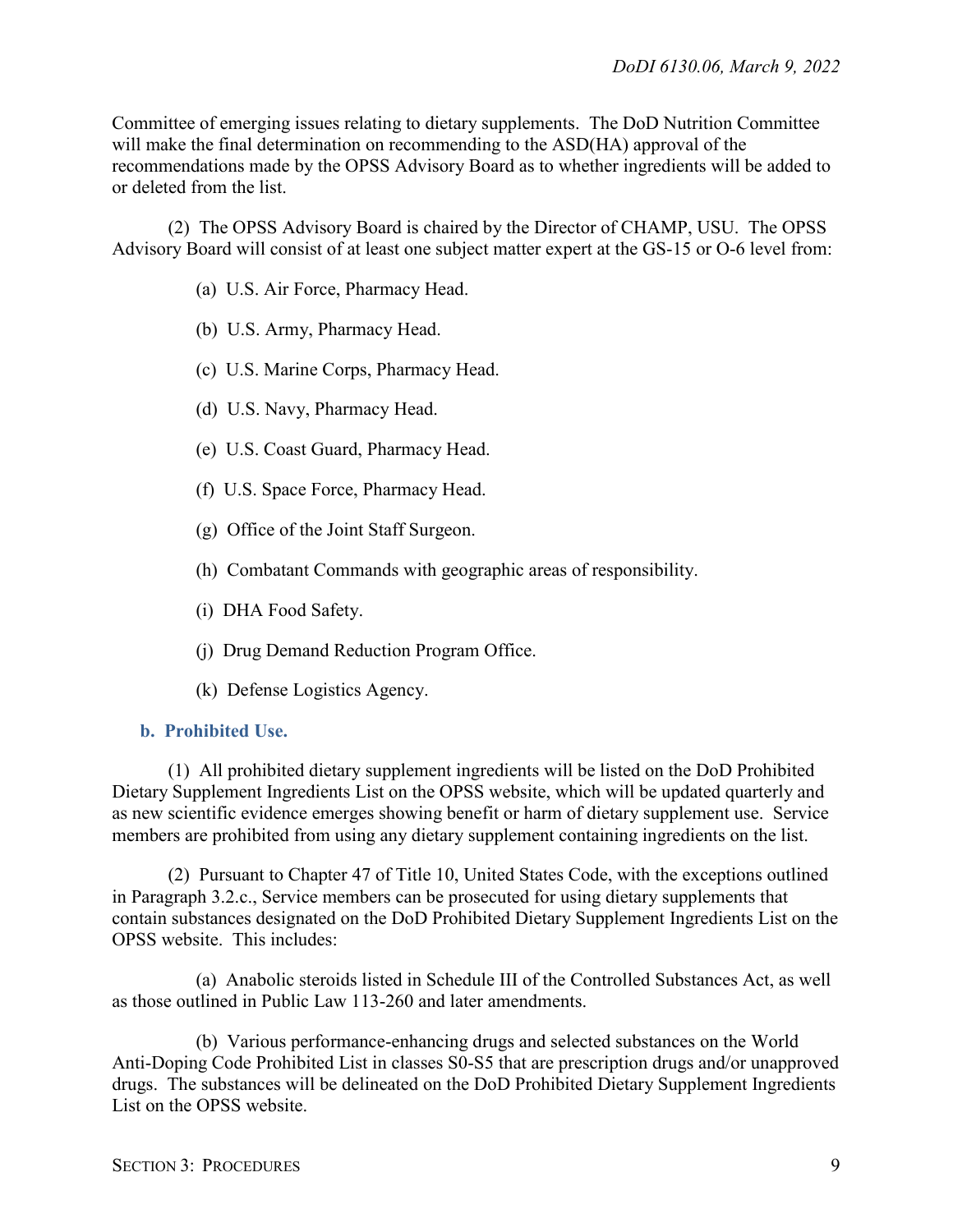(c) Controlled substances regulated in Sections 802 and 812 of Title 21, United States Code.

<span id="page-9-0"></span>**c. Permitted Use of Ingredients on the DoD Prohibited Dietary Supplement Ingredients List.** 

(1) Use of dietary supplements containing ingredients on the DoD Dietary Supplement Prohibited Ingredients List may be permitted when an exception has been submitted to engage in DoD-sponsored or -conducted scientific research pursuant to DoDI 3216.02, which specifies the protection of human subjects through the DoD's Institutional Review Board and the exception has been approved.

(2) Exception request forms to use ingredients on the DoD Prohibited Dietary Supplement Ingredients List on the OPSS website must be completed and submitted to the DoD Nutrition Committee and the OPSS Advisory Board through the OPSS website.

(a) Exception request forms must be submitted through the first O-5 or higher in the Service member's chain of command, reviewed by the DoD Nutrition Committee, and forwarded to the ASD(HA) for decision.

(b) Notice of decision to approve or deny the exception request will be returned within 120 days.

#### <span id="page-9-1"></span>**3.3. DOCUMENTATION.**

DoD health care providers will:

a. Document the use of prescription and non-prescription (if confirmed by the Service member) dietary supplements in the Electronic Health Record.

b. Document and report suspected serious adverse events resulting from use of dietary supplements to the Adverse Events section of the OPSS website and in the Electronic Health Record pursuant to Paragraph 2.4.b.(2) and Public Law 109-462.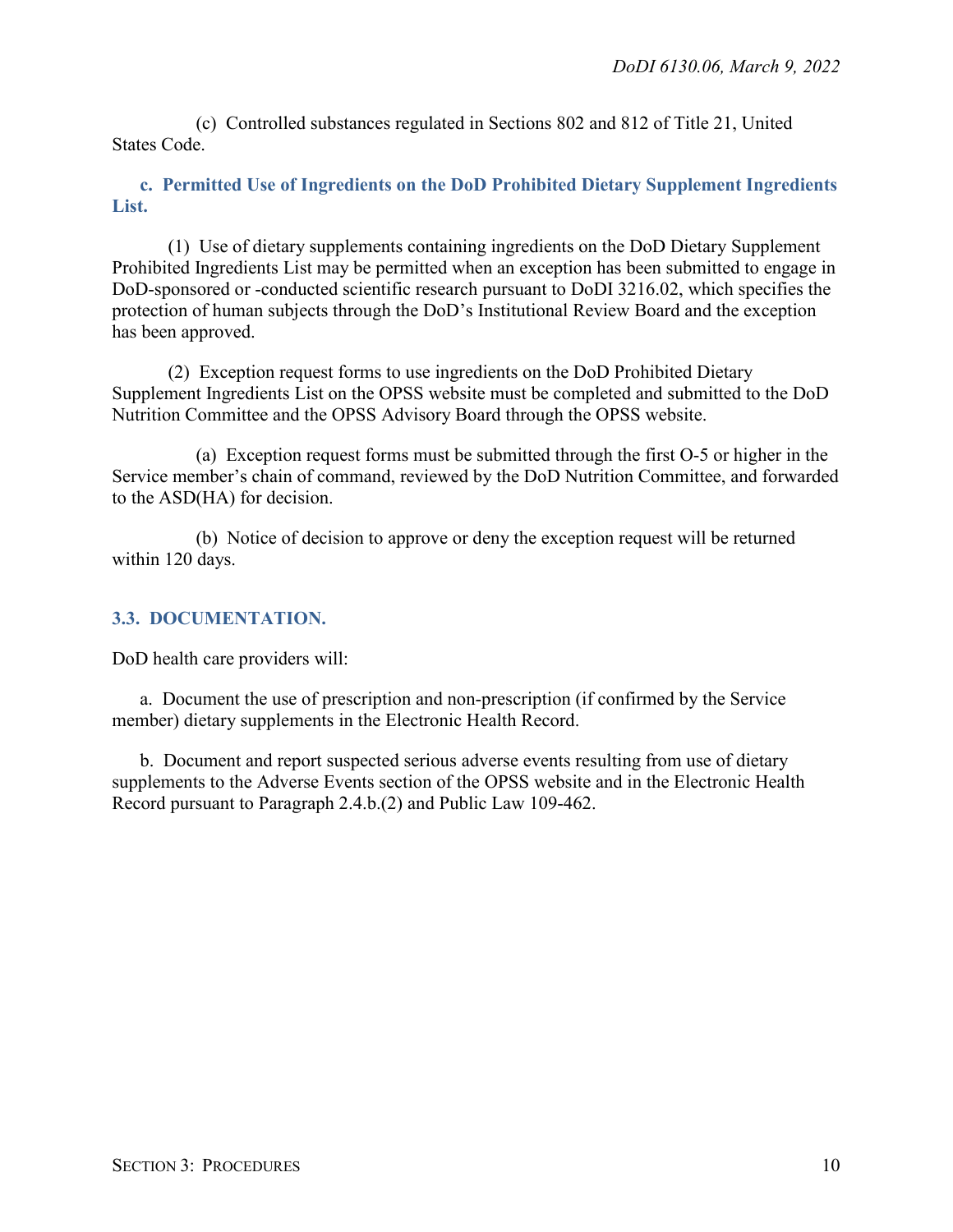# **GLOSSARY**

## <span id="page-10-1"></span><span id="page-10-0"></span>**G.1. ACRONYMS.**

| <b>ACRONYM</b>            | <b>MEANING</b>                                                                                                 |
|---------------------------|----------------------------------------------------------------------------------------------------------------|
| ASD(HA)                   | Assistant Secretary of Defense for Health Affairs                                                              |
| <b>CHAMP</b>              | Consortium for Health and Military Performance                                                                 |
| DASD(HRP&O)               | Deputy Assistant Secretary of Defense for Health Readiness Policy<br>and Oversight                             |
| <b>DHA</b>                | Defense Health Agency                                                                                          |
| DoDI                      | DoD instruction                                                                                                |
| <b>OPSS</b>               | operation supplement safety                                                                                    |
| $USD(P\&R)$<br><b>USU</b> | Under Secretary of Defense for Personnel and Readiness<br>Uniformed Services University of the Health Sciences |

## <span id="page-10-2"></span>**G.2. DEFINITIONS.**

These terms and their definitions are for this issuance.

| <b>TERM</b>        | <b>DEFINITION</b>                                                                                                                                                                                                                                                                         |
|--------------------|-------------------------------------------------------------------------------------------------------------------------------------------------------------------------------------------------------------------------------------------------------------------------------------------|
| adverse event      | Any untoward medical occurrence associated with the use of a<br>dietary supplement in humans, whether or not considered related to<br>such use.                                                                                                                                           |
| beneficiaries      | Active duty Service members, National Guard and Reserve members,<br>retirees, their families, survivors, certain former spouses, and others<br>registered in the Defense Enrollment Eligibility Reporting System.                                                                         |
| dietary supplement | Defined in the Federal Food, Drug, and Cosmetic Act as products<br>taken by mouth that contain a "dietary ingredient." Dietary<br>ingredients include vitamins, minerals, amino acids, and herbs or<br>botanicals as well as other substances that can be used to supplement<br>the diet. |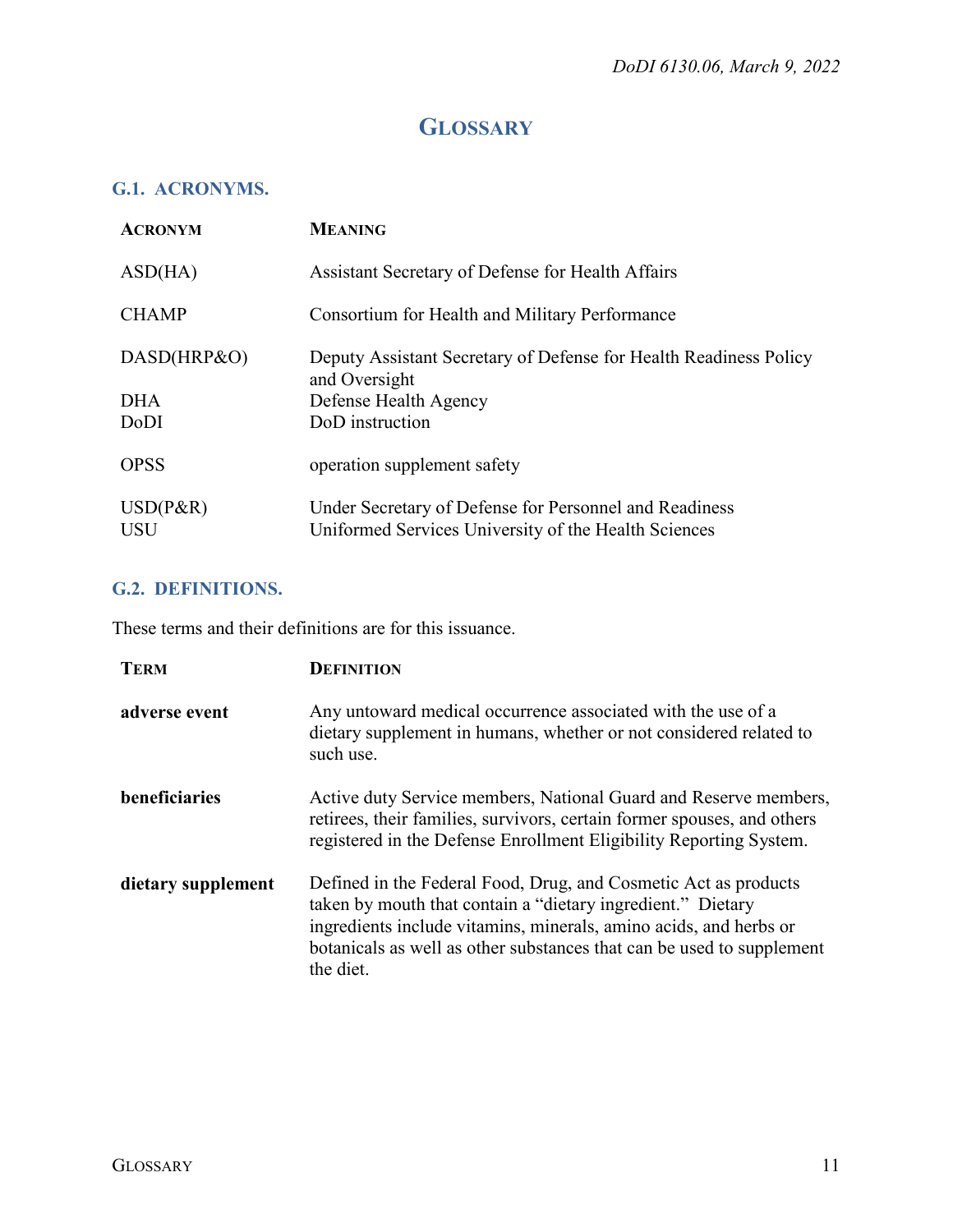| <b>TERM</b>                  | <b>DEFINITION</b>                                                                                                                                                                                                                                                                                                                                                                                                                                                                                                                                                                                                                                                                                 |
|------------------------------|---------------------------------------------------------------------------------------------------------------------------------------------------------------------------------------------------------------------------------------------------------------------------------------------------------------------------------------------------------------------------------------------------------------------------------------------------------------------------------------------------------------------------------------------------------------------------------------------------------------------------------------------------------------------------------------------------|
| DoD health care<br>providers | Any military or civilian health care professional who, under DoD<br>regulations, is granted clinical practice privileges to provide health<br>care services in a military medical or dental treatment facility or who<br>is licensed or certified to perform health care services by a<br>governmental board or agency or professional health care society or<br>organization. (Adapted from Section 1102 of Title 10, United States<br>Code.)                                                                                                                                                                                                                                                    |
| minerals                     | Naturally occurring elements that cannot be made by living<br>organisms.                                                                                                                                                                                                                                                                                                                                                                                                                                                                                                                                                                                                                          |
| <b>OPSS</b>                  | The DoD program dedicated to educating Service members and their<br>families on all aspects of dietary supplements. It includes an<br>educational interactive website supported by Service member<br>education, consultations, and training on dietary supplements and a<br>research agenda. It is a program of the CHAMP, USU.                                                                                                                                                                                                                                                                                                                                                                   |
| serious adverse<br>events    | An event that results in any of the following outcomes: death, a life-<br>threatening adverse event, inpatient hospitalization or prolongation of<br>existing hospitalization, a persistent or significant incapacity or<br>substantial disruption of the ability to conduct normal life functions,<br>or a congenital anomaly/birth defect. Important medical events that<br>may not result in death, be life threatening, or require hospitalization<br>may be considered serious when, based upon appropriate medical<br>judgment, they may jeopardize the patient or subject and may require<br>medical or surgical intervention to prevent one of the outcomes listed<br>in this definition. |
| vitamin                      | An organic compound and an essential nutrient that an organism<br>requires in limited amounts.                                                                                                                                                                                                                                                                                                                                                                                                                                                                                                                                                                                                    |